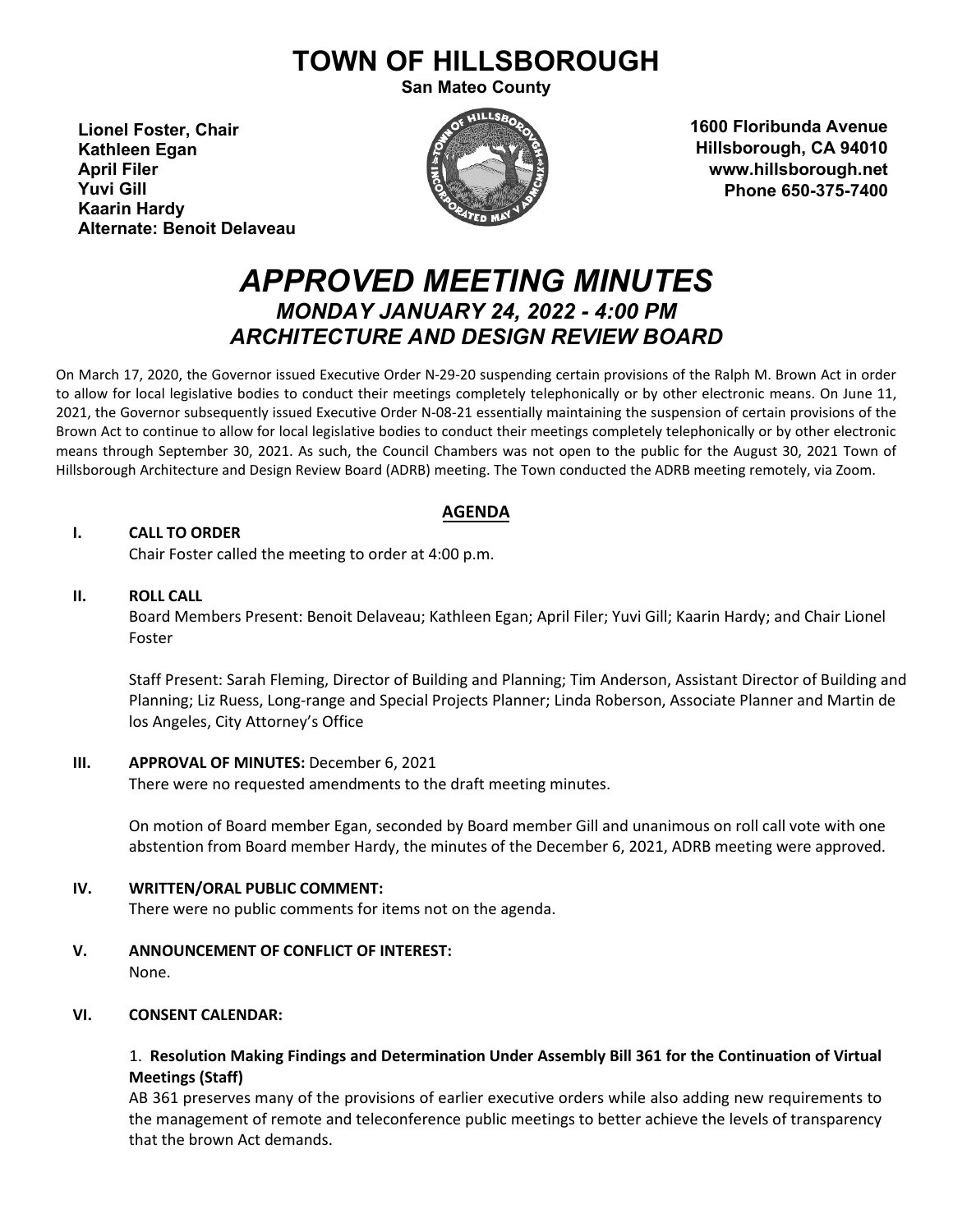Agenda – Architecture and Design Review Board Monday, January 24, 2022 Page 2

*Motion: Approve the consent calendar item.* 

On motion of Board member Hardy, seconded by Board member Egan, and unanimous on roll call vote, the proposed item was approved.

#### **VII. FORMAL REVIEW ITEMS:**

2. **355 Hillsborough Blvd. (APN: 031-160-200) Wan (Eric Nyhus)** Item continued to March 7, 2022.

#### **VIII. PRELIMINARY REVIEW ITEMS:**

#### 3. **1024 La Cuesta Road (APN: 031-263-110)**

#### **Gorin Belle (Eric Nyhus / Terra Ferma Landscape Architecture)**

Request for design review of a new, 4,397 square foot (24.98% Floor Area Ratio) two-story French Eclectic style residence. The proposed structure and new landscape will replace an existing 1950's Ranch style home approximately 2,775 square feet on a 17,599 square foot lot (15.76% Floor Area Ratio). Hillsborough's Municipal Code defines new dwellings as "type A" or a major project, this project is a new residence and therefore subject to ADRB review and approval.

Board heard presentation from project architect, Eric Nyhus and provided comments.

#### 4. **1950 Ralston Ave. (APN: 028-234-130)**

#### **1950 Ralston Ave., LLC (Form One Design / Mike Callan Landscape)**

Request for design review of a new, 5,621 square foot (24.99% Floor Area Ratio) two-story Craftsman style residence. The proposed structure will replace an existing Ranch style home approximately 3,165 square feet on a 22,486 square foot lot (15.76% Floor Area Ratio). Hillsborough's Municipal Code defines new dwellings as "type A" or a major project, this project is a new residence and therefore subject to ADRB review and approval.

Board heard presentation from project architect, Tim Raduenz and provided comments.

#### 5. **830 Black Mountain Road (APN: 031-152-080)**

#### **Stark and Francis (Saikley Architects)**

Request for preliminary design review of a new residence. The proposed new Craftsman style structure is 5,110 square feet on a 22,265 square foot lot (22.9% Floor Area ratio) which will replace an existing Ranch style 4,441 square foot structure with an FAR of 19.9%. As required for new residences, the application includes associated landscape improvements. The proposed scope of work is considered a type A or major project and is therefore subject to ADRB review and approval.

Board heard presentation from project architect, Alexandra Saikley and provided comments.